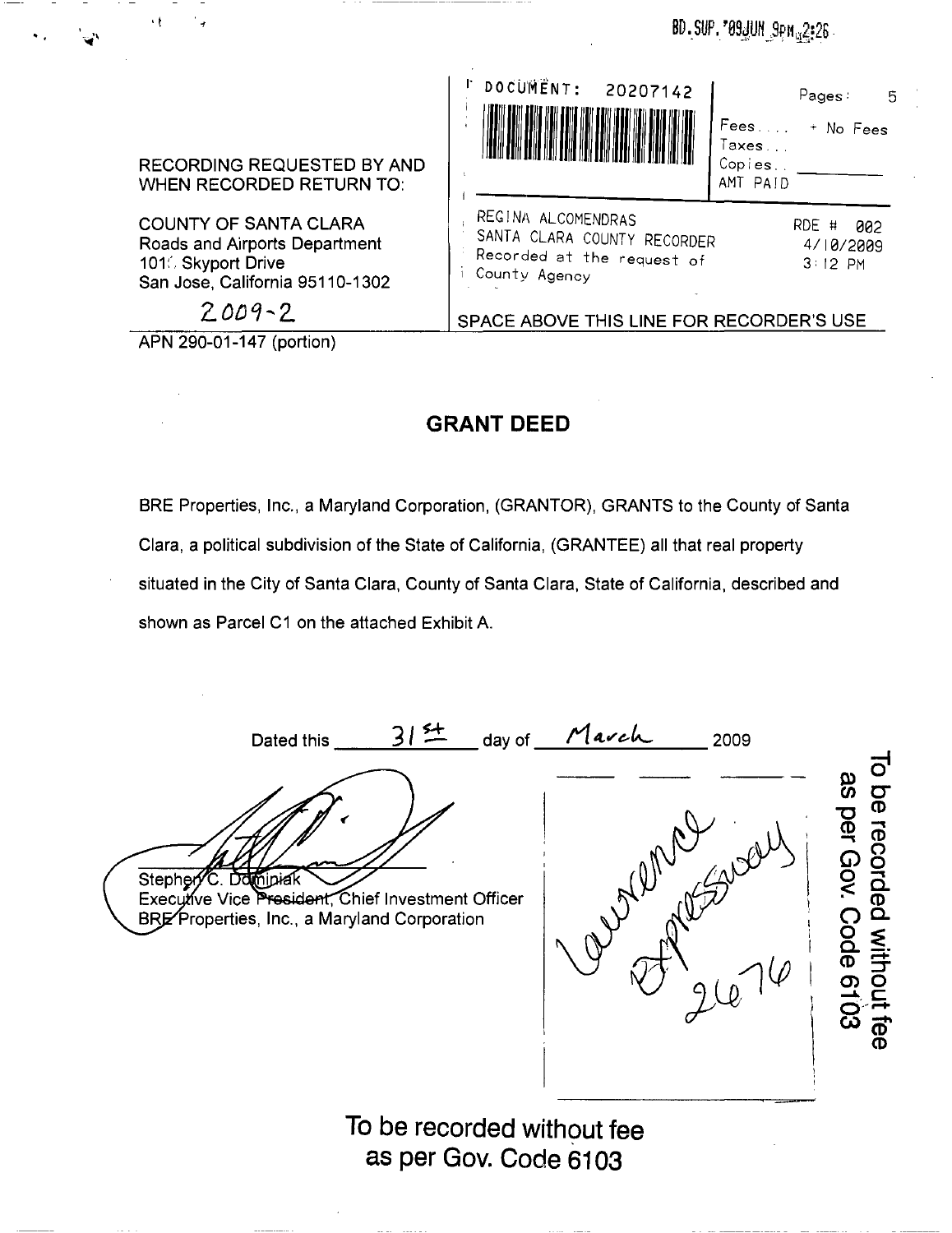|                                                                                                                                                                         | <b>CALIFORNIA ALL-PURPOSE</b><br><b>CERTIFICATE OF ACKNOWLEDGMENT</b>                                                                                                                                                                                                                                                                                                                                                                                                                                                                                                                                                                                                                                                                                                                                                                                                                                                                                                                                                                                                                     |
|-------------------------------------------------------------------------------------------------------------------------------------------------------------------------|-------------------------------------------------------------------------------------------------------------------------------------------------------------------------------------------------------------------------------------------------------------------------------------------------------------------------------------------------------------------------------------------------------------------------------------------------------------------------------------------------------------------------------------------------------------------------------------------------------------------------------------------------------------------------------------------------------------------------------------------------------------------------------------------------------------------------------------------------------------------------------------------------------------------------------------------------------------------------------------------------------------------------------------------------------------------------------------------|
| State of California                                                                                                                                                     |                                                                                                                                                                                                                                                                                                                                                                                                                                                                                                                                                                                                                                                                                                                                                                                                                                                                                                                                                                                                                                                                                           |
| County of <b>Alomeda</b>                                                                                                                                                |                                                                                                                                                                                                                                                                                                                                                                                                                                                                                                                                                                                                                                                                                                                                                                                                                                                                                                                                                                                                                                                                                           |
| On March 31, 2009                                                                                                                                                       | before me, Sheriy Chan, Notary Rubble                                                                                                                                                                                                                                                                                                                                                                                                                                                                                                                                                                                                                                                                                                                                                                                                                                                                                                                                                                                                                                                     |
| personally appeared<br>Stephen C. Dominick                                                                                                                              |                                                                                                                                                                                                                                                                                                                                                                                                                                                                                                                                                                                                                                                                                                                                                                                                                                                                                                                                                                                                                                                                                           |
| which the person $(s)$ acted, executed the instrument.                                                                                                                  | who proved to me on the basis of satisfactory evidence to be the person(s) whose name(s) is/are subscribed to<br>the within instrument and acknowledged to me that he/she/they executed the same in his/her/their authorized<br>capacity(ies), and that by his/her/their signature(s) on the instrument the person(s), or the entity upon behalf of                                                                                                                                                                                                                                                                                                                                                                                                                                                                                                                                                                                                                                                                                                                                       |
| is true and correct.                                                                                                                                                    | I certify under PENALTY OF PERJURY under the laws of the State of California that the foregoing paragraph                                                                                                                                                                                                                                                                                                                                                                                                                                                                                                                                                                                                                                                                                                                                                                                                                                                                                                                                                                                 |
| Signature of Notary Public                                                                                                                                              | <b>San Francisco County</b><br>My Comm. Expires Oct 23, 2011<br>(Notary Seal)                                                                                                                                                                                                                                                                                                                                                                                                                                                                                                                                                                                                                                                                                                                                                                                                                                                                                                                                                                                                             |
| DESCRIPTION OF THE ATTACHED DOCUMENT<br>(Title or description of attached document)<br>(Title or description of attached document continued)                            | <b>ADDITIONAL OPTIONAL INFORMATION</b><br>INSTRUCTIONS FOR COMPLETING THIS FORM<br>Any acknowledgment completed in California must contain verbiage exactly as<br>appears above in the notary section or a separate acknowledgment form must be<br>properly completed and attached to that document. The only exception is if a<br>document is to be recorded outside of California. In such instances, any alternative<br>acknowledgment verbiage as may be printed on such a document so long as the<br>verbiage does not require the notary to do something that is illegal for a notary in<br>California (i.e. certifying the authorized capacity of the signer). Please check the<br>document carefully for proper notarial wording and attach this form if required.<br>• State and County information must be the State and County where the document                                                                                                                                                                                                                              |
| Number of Pages<br>Document Date<br>(Additional information)                                                                                                            | signer(s) personally appeared before the notary public for acknowledgment.<br>• Date of notarization must be the date that the signer(s) personally appeared which<br>must also be the same date the acknowledgment is completed.<br>• The notary public must print his or her name as it appears within his or her<br>commission followed by a comma and then your title (notary public).<br>• Print the name(s) of document signer(s) who personally appear at the time of                                                                                                                                                                                                                                                                                                                                                                                                                                                                                                                                                                                                              |
| CAPACITY CLAIMED BY THE SIGNER<br>Individual (s)<br>□<br>Corporate Officer<br>□<br>(Title)<br>Partner(s)<br>ப<br>Attorney-in-Fact<br>□<br>Tnustee(s)<br>□<br>Other<br>□ | notarization.<br>• Indicate the correct singular or plural forms by crossing off incorrect forms (i.e.<br>$he/she/$ they, is / $ere$ ) or circling the correct forms. Failure to correctly indicate this<br>information may lead to rejection of document recording.<br>The notary seal impression must be clear and photographically reproducible.<br>Impression must not cover text or lines. If seal impression smudges, re-seal if a<br>sufficient area permits, otherwise complete a different acknowledgment form.<br>• Signature of the notary public must match the signature on file with the office of<br>the county clerk.<br>❖.<br>Additional information is not required but could help to ensure this<br>acknowledgment is not misused or attached to a different document.<br>Indicate title or type of attached document, number of pages and date.<br>❖<br>❖<br>Indicate the capacity claimed by the signer. If the claimed capacity is a<br>corporate officer, indicate the title (i.e. CEO, CFO, Secretary).<br>• Securely attach this document to the signed document |

..

 $\bar{\mathbf{r}}$ 

 $\lambda$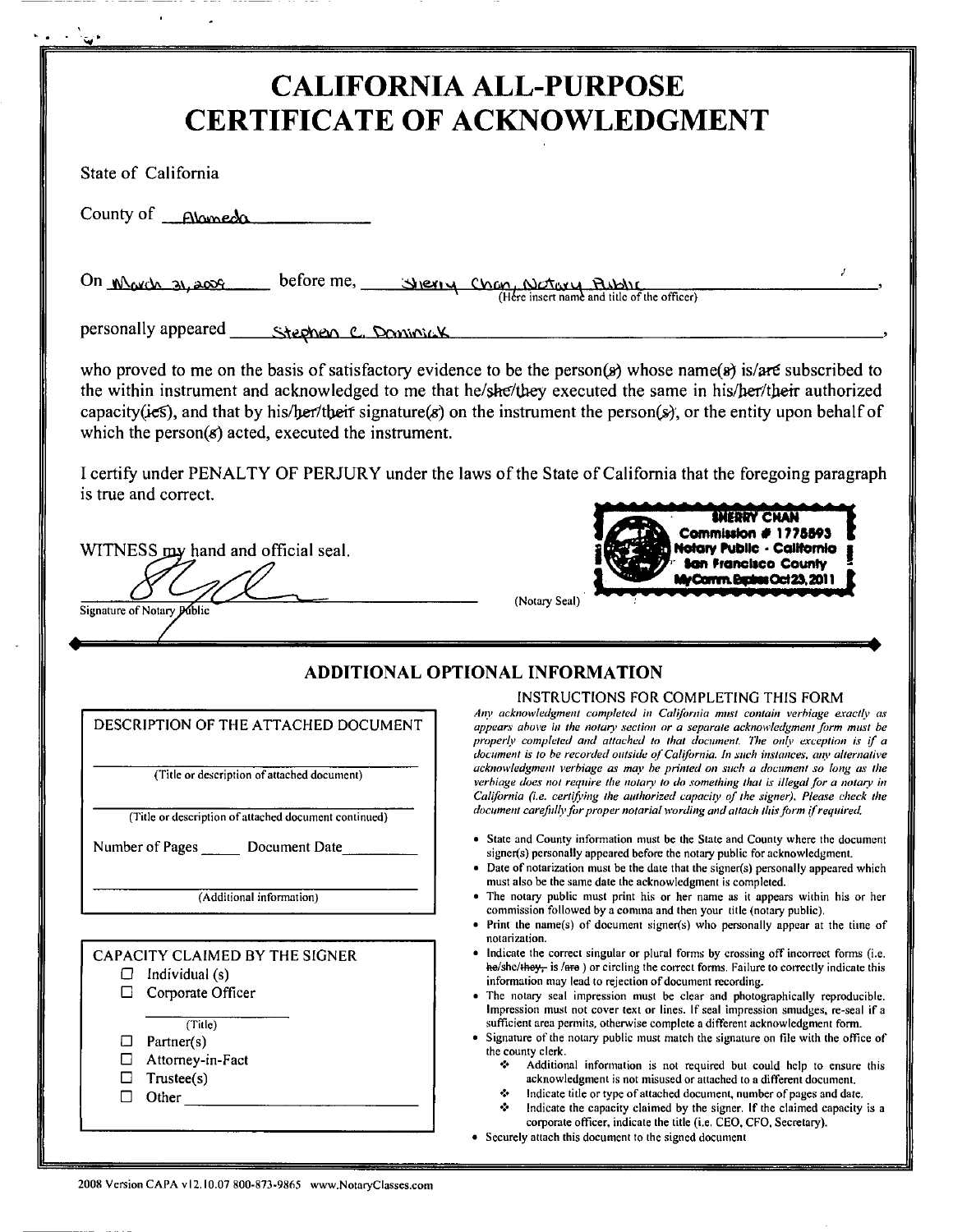February 9, 2009 Job No, A05168-6 Page 1 of 2

## EXHIBIT "A" LEGAL DESCRIPTION STREET DEDICATION

All that certain real property situate within the City of Santa Clara, County of Santa Clara, State of California, being a portion of Parcel 2 as described in that certain Lot Line Adjustment recorded July 3, 2008 as Document No, 19906647, Official Records of Santa Clara County, more particularly described as follows:

### PARCEL C1

Beginning at the northwest corner of said Parcel 2 at the westerly terminus of the course designated and delineated South 89°44'33" West, 352.38 feet;

Thence North 89°44'33" East, 6,93 feet along the northerly line of said Parcel 2; Thence leaving said northerly line, South  $00^{\circ}15'23''$  East, 8.66 feet; Thence South 89°44'37" West, 14,05 feet;

Thence South 00<sup>o</sup>15'23"East, 3.22 feet to the beginning of a non-tangent curve to the left, to which point a radial line bears North 21°40'36" West;

Thence southwesterly along said non-tangent curve to the left with a radius of 20.00 feet, through a central angle of 69°34'24" for an arc distance of 24.29 feet to a point on the westerlyline of said Parcel 2;

Thence northerly along said westerly line, North I°15'00" West, 10,50 feet;

Thence along a tangent curve to the right with a radius of 20.00 feet, through a central angle of  $90^{\circ}59'33"$ for an arc distance of 31.76 feet to the Point of Beginning.

Said Parcel contains  $256 \pm$  square feet.

As shown on the Sheet 2 attached hereto and by this reference made a part hereof.

#### Vacation of Relinquishment of Abutter's Rights

Also, vacating portions of the Relinquishment of Abutter's rights, granted in Deeds recorded in Book 6699, Page I and Book 9565, Page 89, Official Records of Santa Clara County and as shown on Parcel Map filed for record on June 7, 2004 in Book 770 of Maps at Pages 44 and 45, Santa Clara County Records, over courses described and delineated on the attached plat as "L2", "L II" and "C4",

#### Relinquishment of Abutter's Rights for Ingress and Egress to Lawrence Expressway

Access to Lawrence Expressway is further relinquished over the following courses described and delineated on the attached plat as "L8", "L9 and "C3",

Legal Description prepared by Kier & Wright, Civil Engineers & Surveyors, Inc.

*2-/()-09 ~~~*

,0

ran M. Amaya, L.S. 8134

I:\PROJECTS\A05168\DOCS\SURVEY DOCS\LEGAL DESCRIPTIONS\COUNTY DEDICATION\street dedicationC.doc

AND 3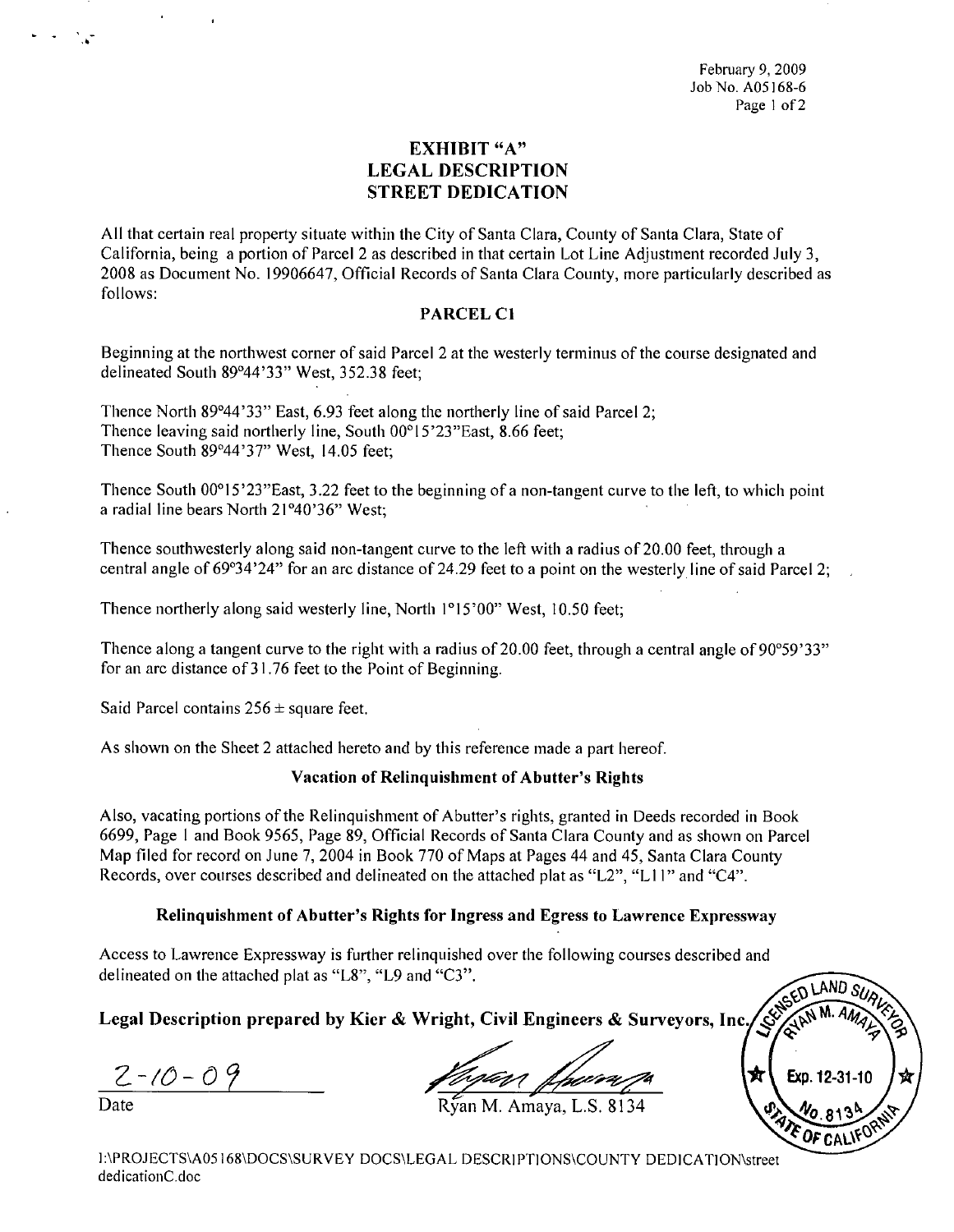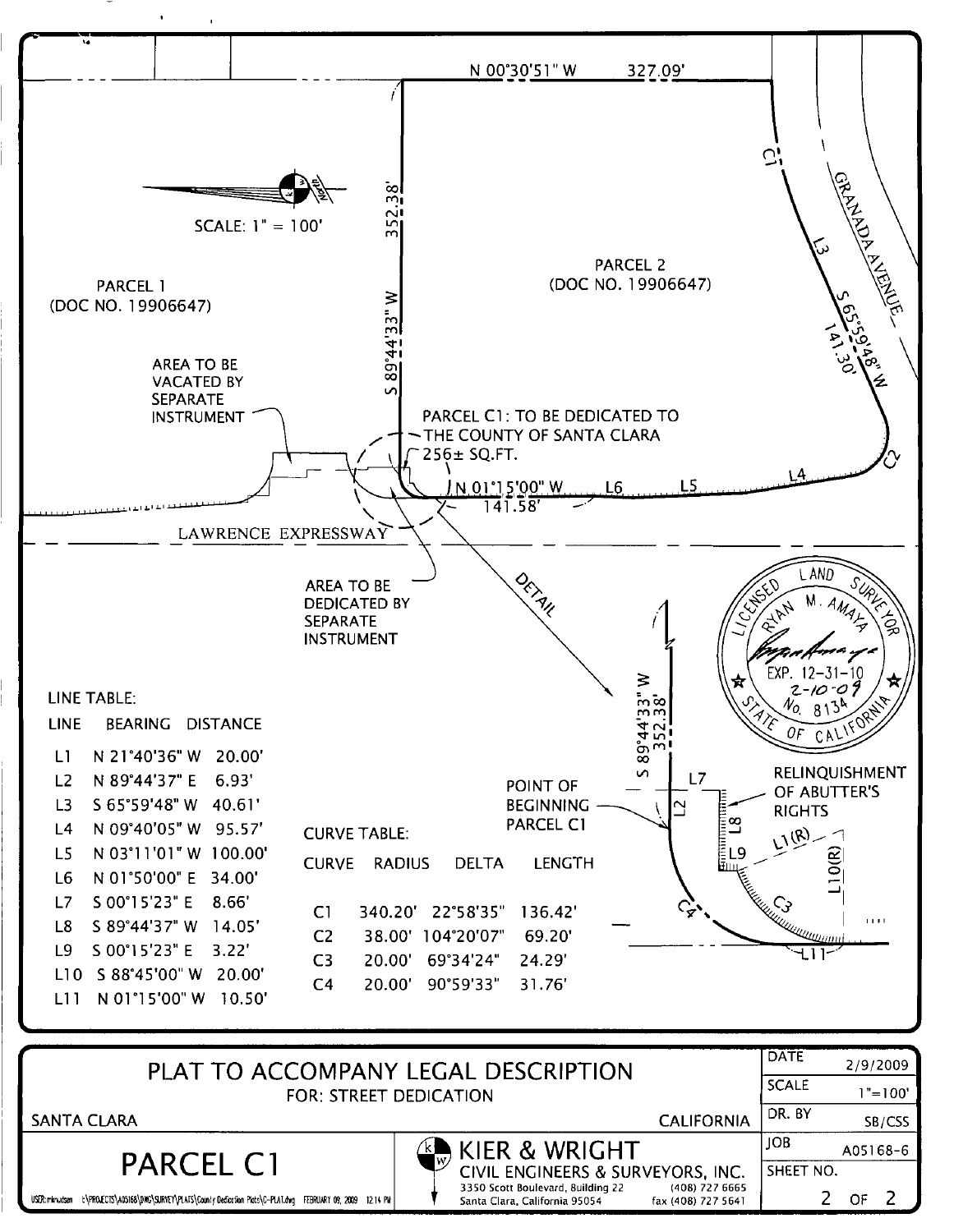**Deed Type:** GRANT DEED **Project:** LAWRENCE EXPRESSWAY **Parcel No.:** 290-01-147 (portion) **Grantor:** BRE PROPERTIES

# **CERTIFICATE OF ACCEPTANCE (Government Code, Section 27281)**

This is to certify that the interest in real property conveyed by the within and foregoing deed or grant to the County of Santa Clara, State of California, is hereby accepted by the undersigned officer **on** behalf of the Board of Supervisors of the County of Santa Clara, in accordance with that certain resolution adopted on October 7, 1997, and the County further consents to recordation thereof by its duly authorized officer.

Executed this  $2^{nd}$  day of *April*, 2009

By:

Murdter, Director Roads & Airports Department

**,.\_••... . ,**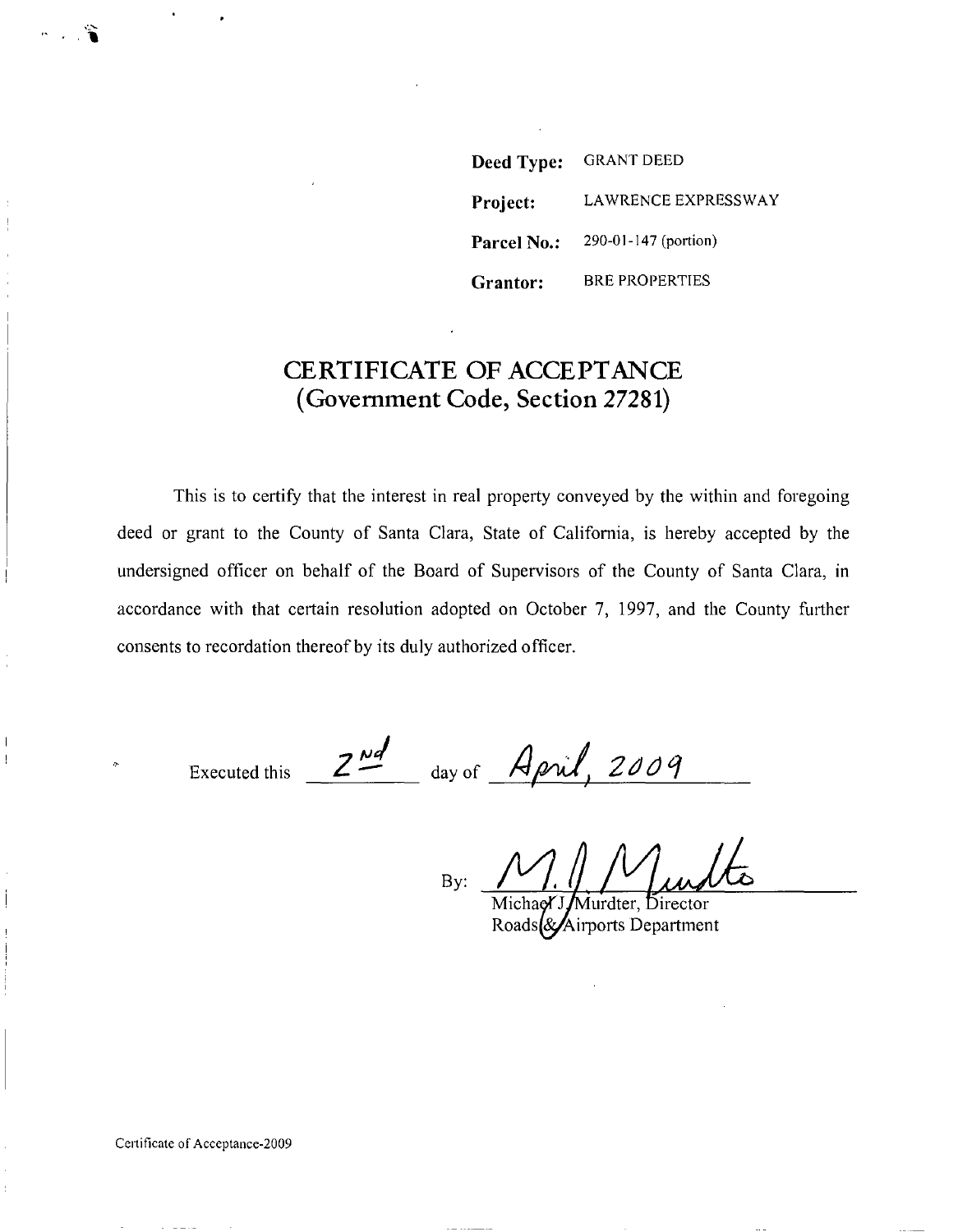Réad 2676 Laurine Expense

February 16, 1965

Mr. C. Earl Nelson Land Department Pacific Gas & Electric Company 20065 Stevens Creek Boulevard Cupertino, California

 $\texttt{Subject:}$ Easement for transmission and distribution of electric energy - Lawrence Expressway at Doyle Road  $#2676$ 

Dear Mr. Nelson:

argust for lives

Enclosed you will find the original of an easement which grants to Pacific Gas and Electric Company the right to suspend and maintain lines across a certain portion of land acquired by the County for Lawrence Expressway which is not required for roadway purposes.

The Board of Supervisors at its regularly scheduled meeting on February 15, 1965 adopted a resolution granting this easement to Pacific Gas and Electric Company. A certified copy of this resolution is enclosed for your use.

Also enclosed is a copy of the map covering this property.

Very truly yours.

**BOARD OF SUPERVISORS** 

Donald M. Rains Assistant Clerk of the Board

 $DMR:$ Encls. CC: Public Works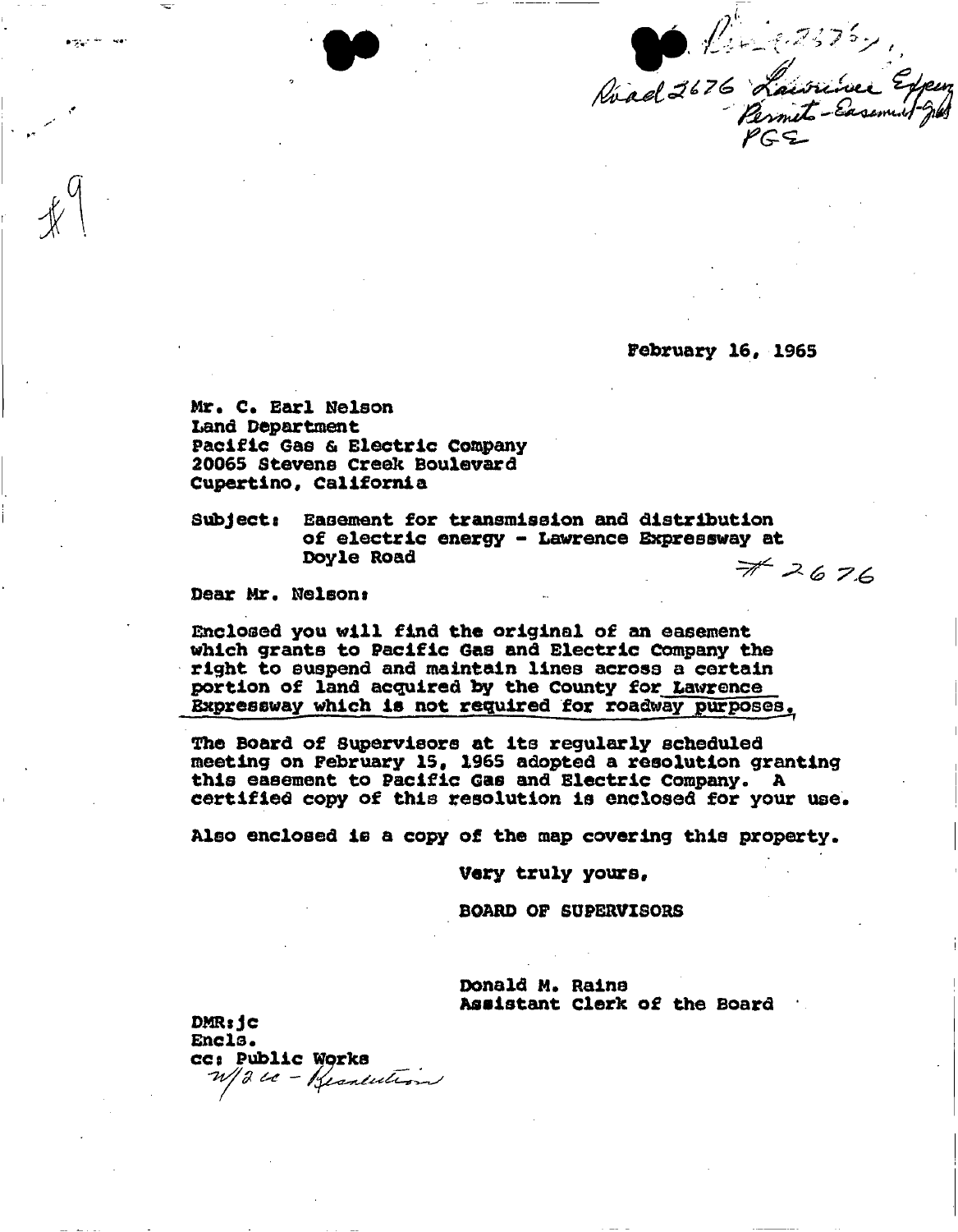### RESOLUTION GRANTING EASEMENT TO THE PACIFIC GAS & ELECTRIC COMPANY F9R THE TRANSMISSION AND DISTRIBUTION. OF ELECTRIC ENERGY ..

WHEREAS, the County of Santa Clara has heretofore acquired certain property adjacent to Doyle Road for county expressway purposes; and

/

,. :سر<br>ما ک

. ,~

WHEREAS, the Pacific Gas & Electric Company desires to obtain an easement over certain of the aforesaid property not needed for county highway purposes; and

WHEREAS, the Board of Supervisors of the County of Santa Clara have found and determined it to be in the best interests of the public to grant said easement,

NOW, THEREFORE, BE IT RESOLVED that acting pursuant to Section 960.4 of the Streets and Highway Code of the State of California, the County of Santa Clara does hereby grant an easement for the transmission and distribution of electric energy across the following described property:

All that property situate in the City of San Jose, County of Santa Clara, State of California, viz:

That certain parcel of land described and designated PARCEL 2 in that certain deed executed by E. Gear to County of Santa Clara dated June 13, 1963, and recorded in volume 6065 of official records at page 241, records of said County of Santa Clara.

The route of said wires across said premises shall be as follows, viz:

Beginning at a point in the southeasterly boundary line of lot 286, as said lot 286 is shown upon that certain map of Tract 1183, recorded in book 44 of Maps at pages 11, 12 and 13, records of said County of Santa Clara, distant along said southeasterly boundary line 21.6 feet northeasterly from the southeast corner of said lot 286, and running thence N. 85° 04<sup>11</sup> E. 270 feet, more or less, to the westerly boundary line of the city street known as Doyle Road.

BE IT FURTHER RESOLVED that the Chairman of the Board of . . ." Supervisors is hereby authorized and directed to execute and convey

|     | FEB 151965 VES: $\uparrow$ 0 m 3 32             |
|-----|-------------------------------------------------|
|     |                                                 |
|     | NO <sub>2</sub>                                 |
| -1- | ABSENT<br>$\sim 1000$ M $_{\odot}$ m $\sim 100$ |
|     |                                                 |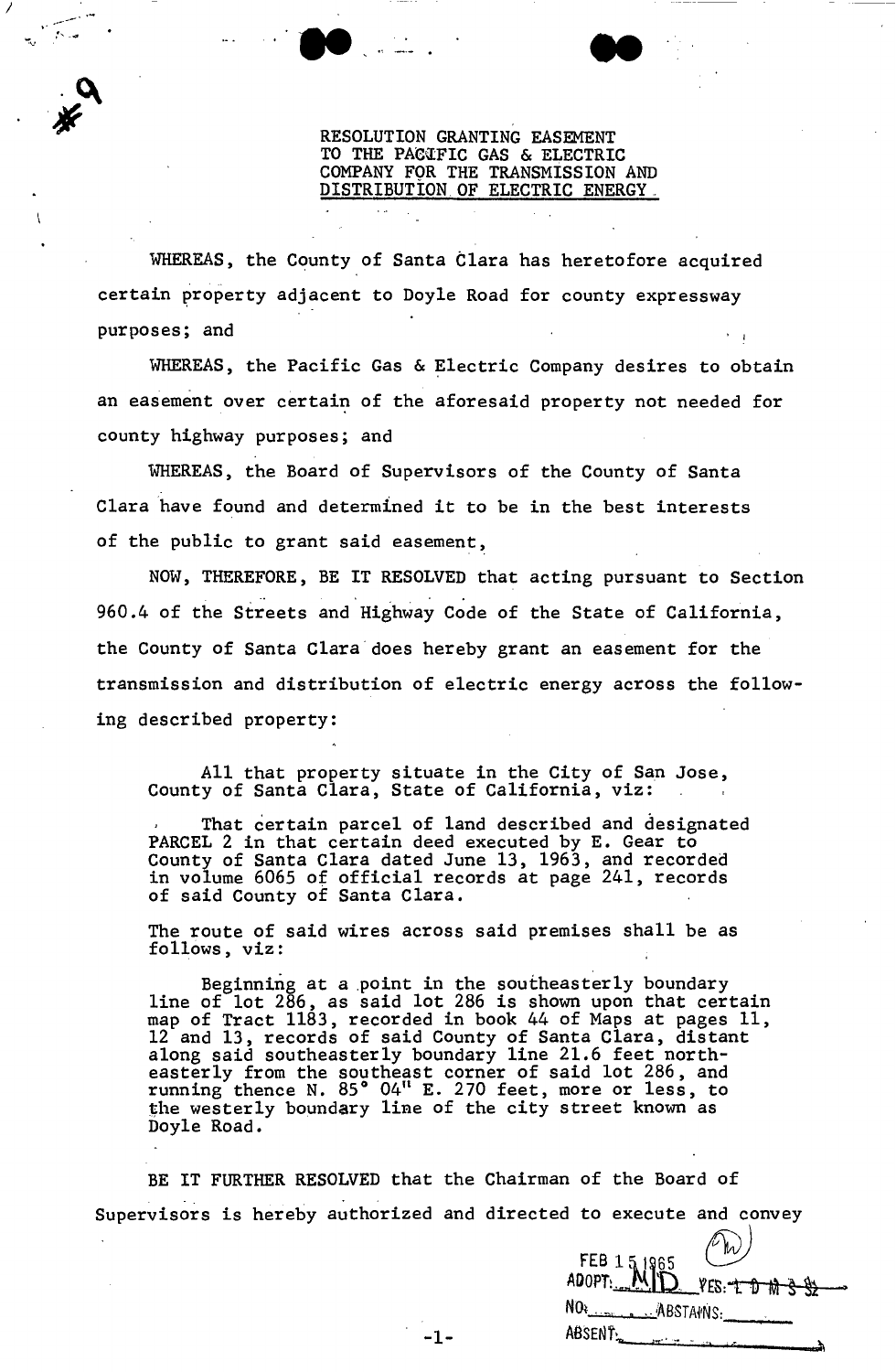an easement described aforesaid.

PASSED AND ADOPTED by the Board of Supervisors of the County of Santa Clara, State of California, on FEB 151985  $, by$ the following vote:

Supervisors Levin Della Maggiore Spangler Mehrkens Sanchez AYES:

NOES: Supervisors None

ABSENT: Supervisors None

 $\mathcal{L}$ 

 $\mathcal{L}_{\text{max}}$ 

Chair Supervisors Bo

ATTEST: JEAN PULLAN, Clerk<br>of the Board of Supervisors  $\lambda$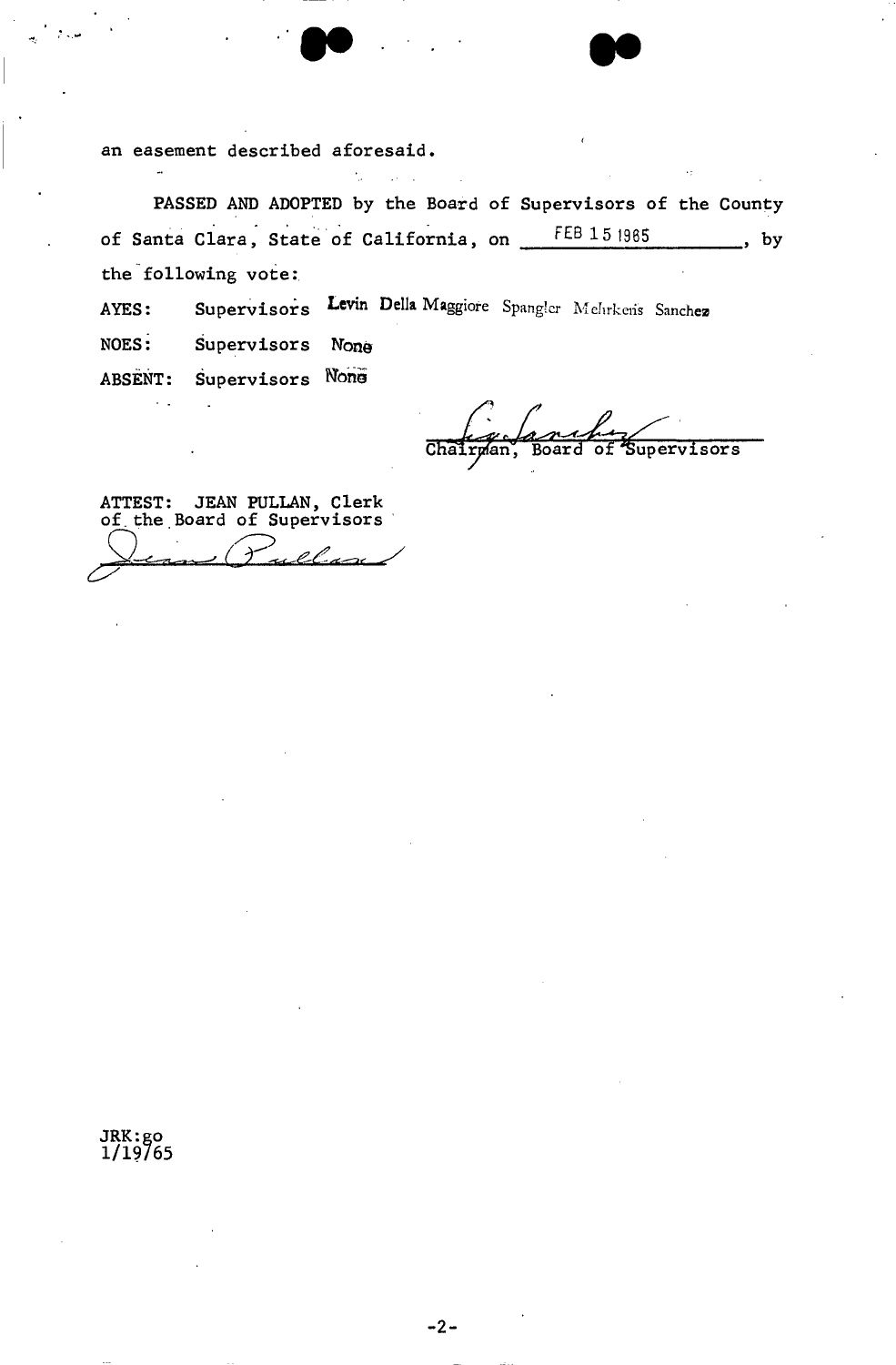## COUNTY OF SANTA CLARA

hereinafter called first party, does hereby grant to PACIFIC GAS AND ELECTRIC COMPANY, a California corporation, its successors and assigns, hereinafter called second party, the right to suspend, maintain and use such wires and crossarms as second party shall from time to time in its discretion deem to be reasonably required for the transmission and distribution of electric energy, and also a right of way along the same, City of San Jose, over and across those certain premises, situate in the.........

County of.............

> That certain parcel of land described and designated PARCEL 2 in that certain deed executed by E. Gear to County of Santa Clara dated June 13, 1963, and recorded in volume 6065 of official records at page 241, records of said County of Santa Clara.

The route of said wires across said premises shall be as follows, viz:

Beginning at a point in the southeasterly boundary line of lot 286, as said lot 286 is shown upon that certain map of Tract 1183, recorded in book 44 of Maps at pages 11, 12 and 13, records of said County of Santa Clara, distant along said southeasterly boundary line 21.6 feet northeasterly from the southeast corner of said lot 286, and running thence N. 85° OA' E. 270 feet, more or less, to the westerly boundary line of the city street known as Doyle Road.

No poles are to be erected hereunder.

wires whenever considered necessary for the complete enjoyment thereof. FEB 1.5.1965

IN WITNESS WHEREOF first party has executed these presents this... 

Executed in the presence of

Jig Sanch

DER'S USE ON

Witness ...

FOR NOTARY'S USE ONLY

Chairman of the Board of Supervisors

San Jose W.O. 1-1110-F **SJL 5795** Sec. 20, T.7S., R.1W., M.D.B.&M.

Prepared 20112/30/64 Checked........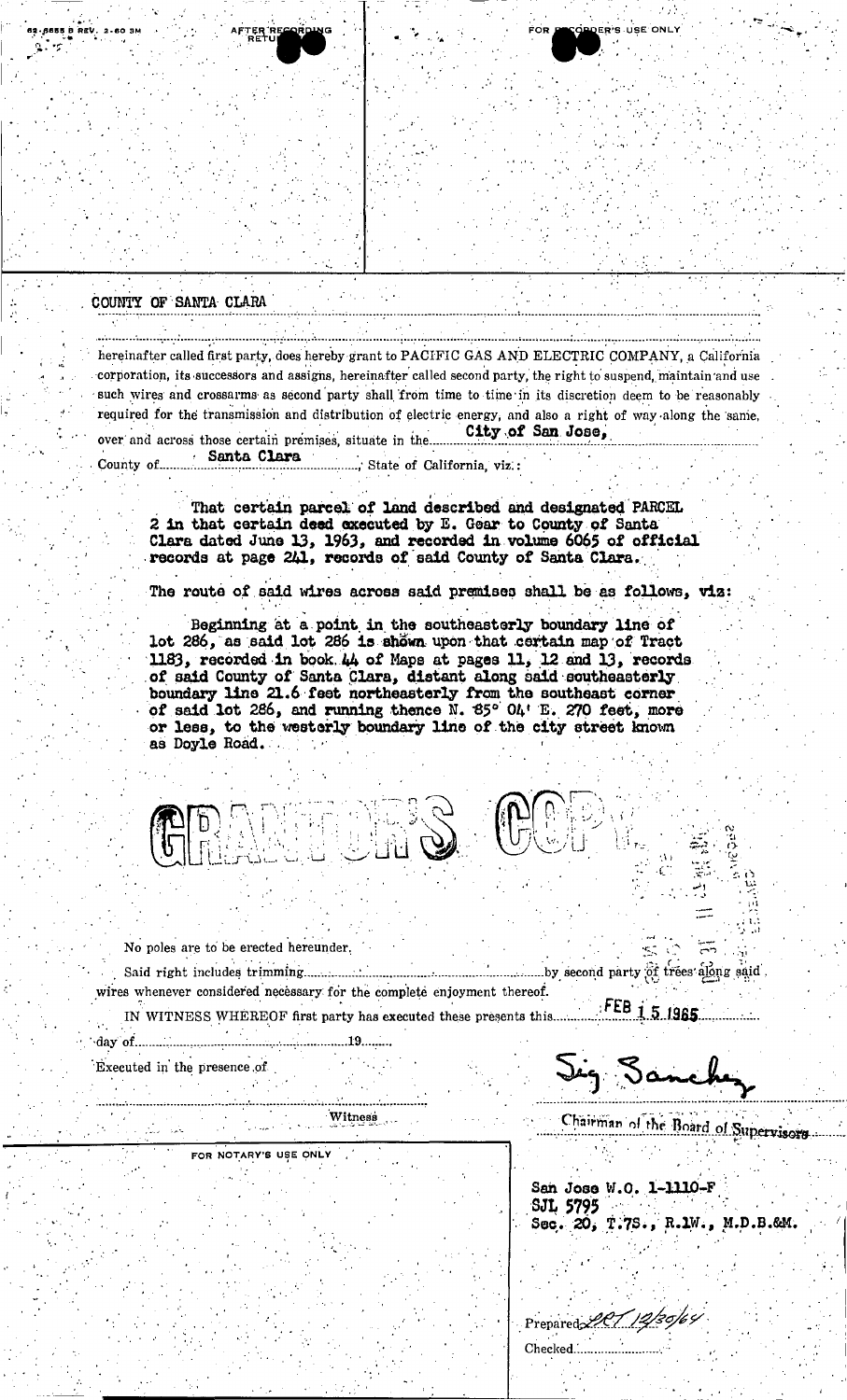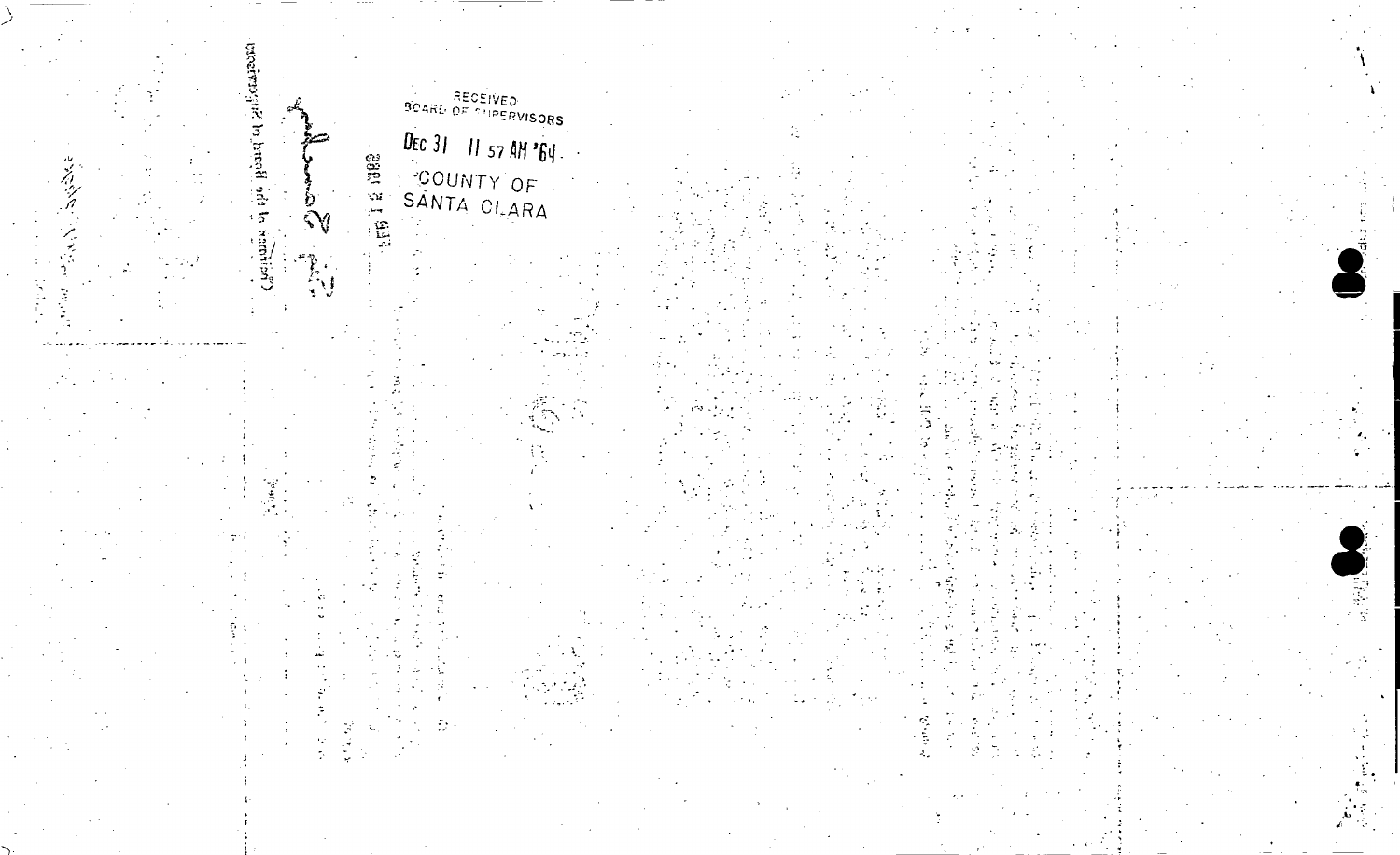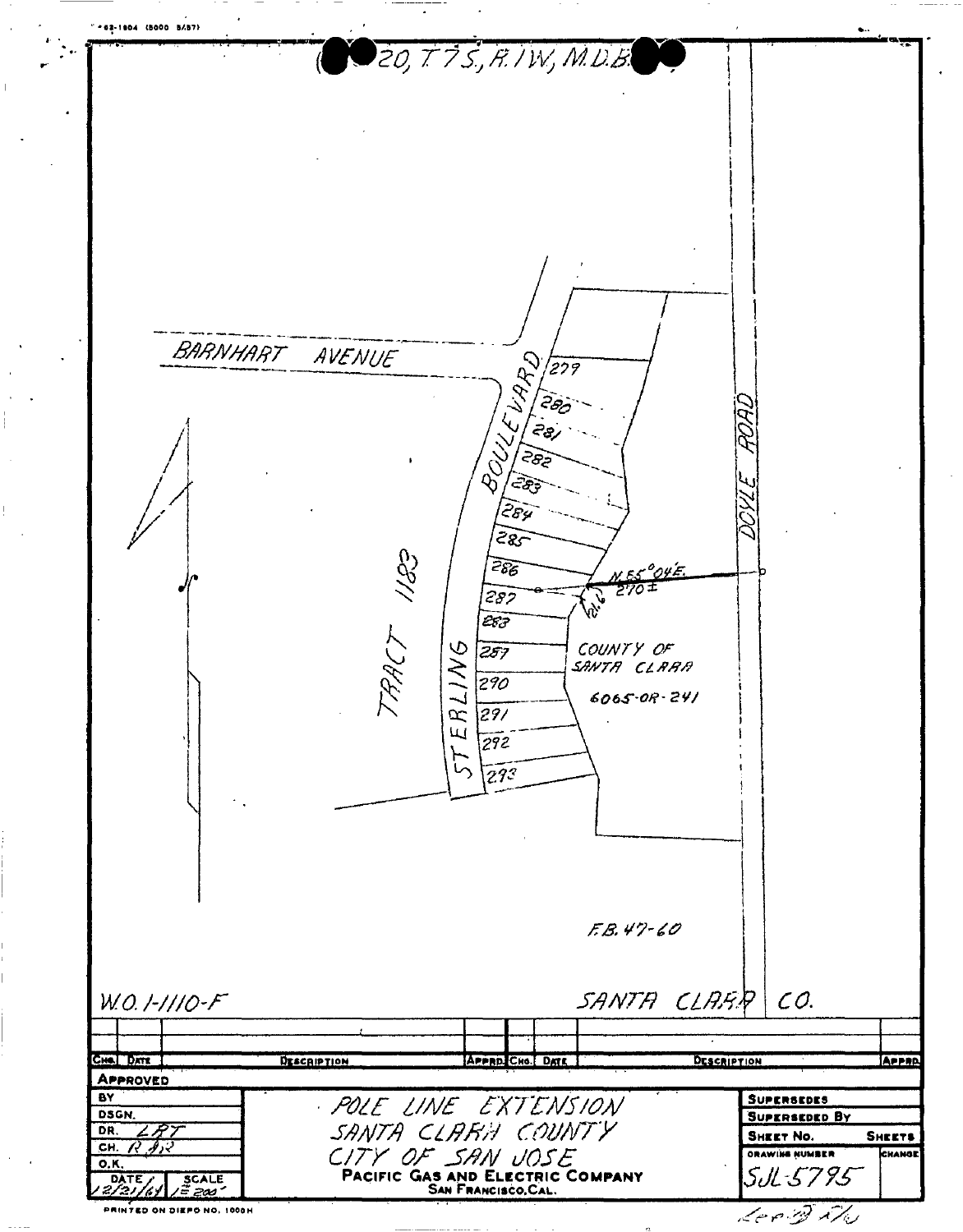**RECEIVED**<br>BOARL OF SUPERVISORS DEC 31 11 57 AM '64 COUNTY OF<br>SANTA CLARA



2

 $\sim$   $\sim$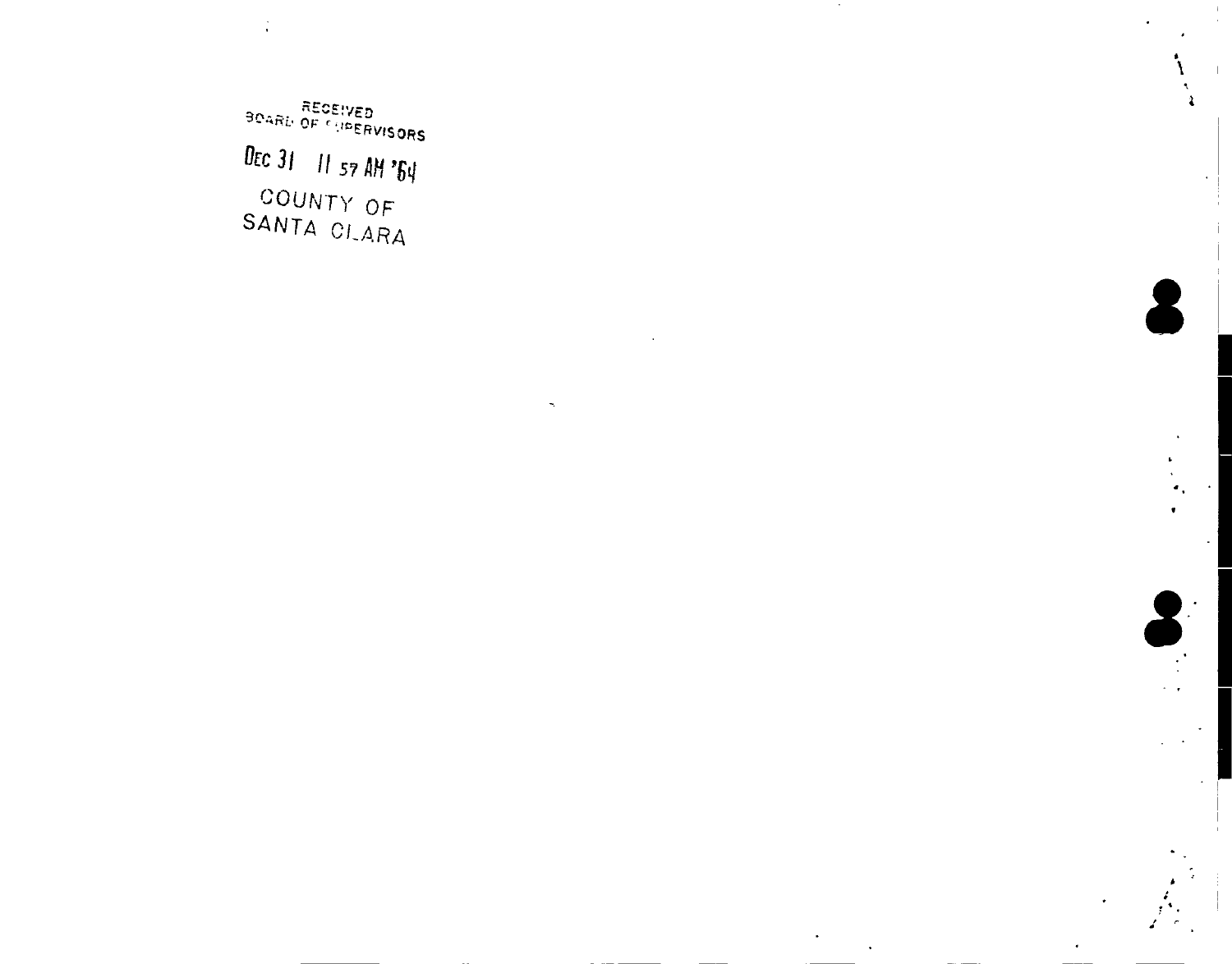|                        | county | $\mathcal{P}^{\mathcal{A}}$<br>of santa clara |                                            |  | S.D. 4                 |        |  |
|------------------------|--------|-----------------------------------------------|--------------------------------------------|--|------------------------|--------|--|
|                        |        | 3                                             | TRANSMITTAL MEMORANDUM<br>AF PURL          |  | DATE: February 5, 1965 |        |  |
|                        | FOR:   |                                               | BOARD OF SUPERVISORS AGENDA OF February 15 |  |                        | ,19,65 |  |
| FROM:<br>$\frac{1}{2}$ |        | Steffani, Design, Public Works                |                                            |  |                        |        |  |
|                        | TITLE: | Easement to Pacific Gas & Electric            |                                            |  |                        |        |  |

#### DESCRIPTION:

. Attached is an original and one copy of an easement which would grant P.G. & E. the right to suspend and maintain lines across that portion of a parcel of land acquired for Lawrence Expressway not required for roadway purposes together with three (3) copies of an area map and five (5) copies of an appropriate resolution.

Approval is recommended.

Signed copies of the agreement should be forwarded to:

C. Earl Nelson Land Department Pacific Gas & Electric Co. 20065 Stevens Creek Blvd. Cupertino, California

ECS:RGH:nc

Attachments

 $\Gamma.$ 

JAMES T. POTT, COUNTY ENGINEER

AGENDA DATA DATE: ITEM NO: BOARD ACTION

*I*

 $\left(\sqrt{I}\right)^{1/2}$ , i. (  $I$  ,  $\ldots$  I.  $U \cup V$ 

APPROVED: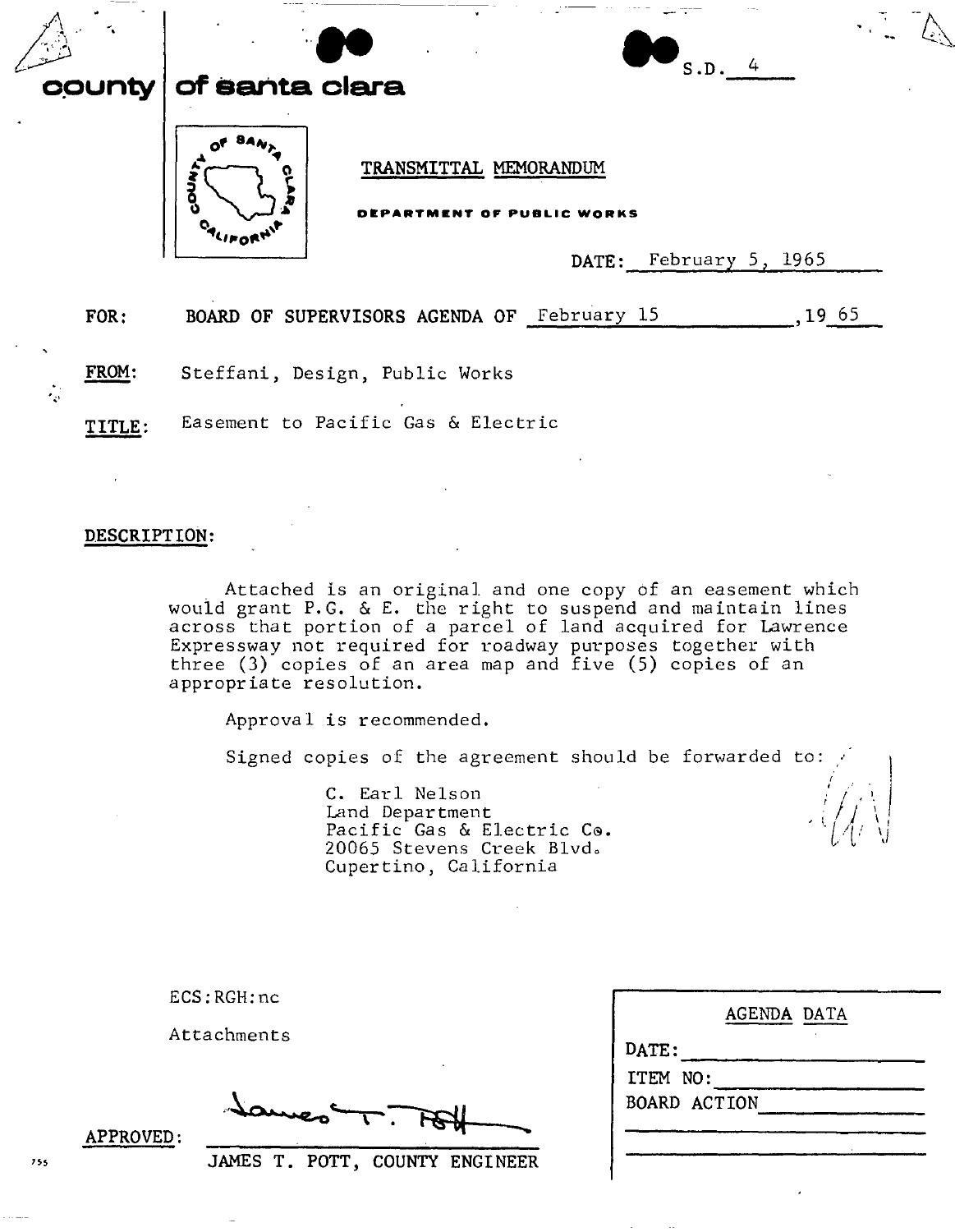**MEMORANDUM** 



To: Jim Pott - Public Works

From: Jean Pullan - Boad of Sunyrs

subject: Easement to PG&E for pole line extension - Doyle Road

December 31, 1964 Date:

 $\mathbf{1}_{\mathbf{1}_{\mathbf{2}}}\rightarrow\mathbf{1}_{\mathbf{2}_{\mathbf{2}}}$ 

Mr. C. Earl Nelson of PG&E left the attached papers in this office for execution by the Board of Supervisors. Please review and agendize together with your recommendation.

**Thanks** 

Please return all papers